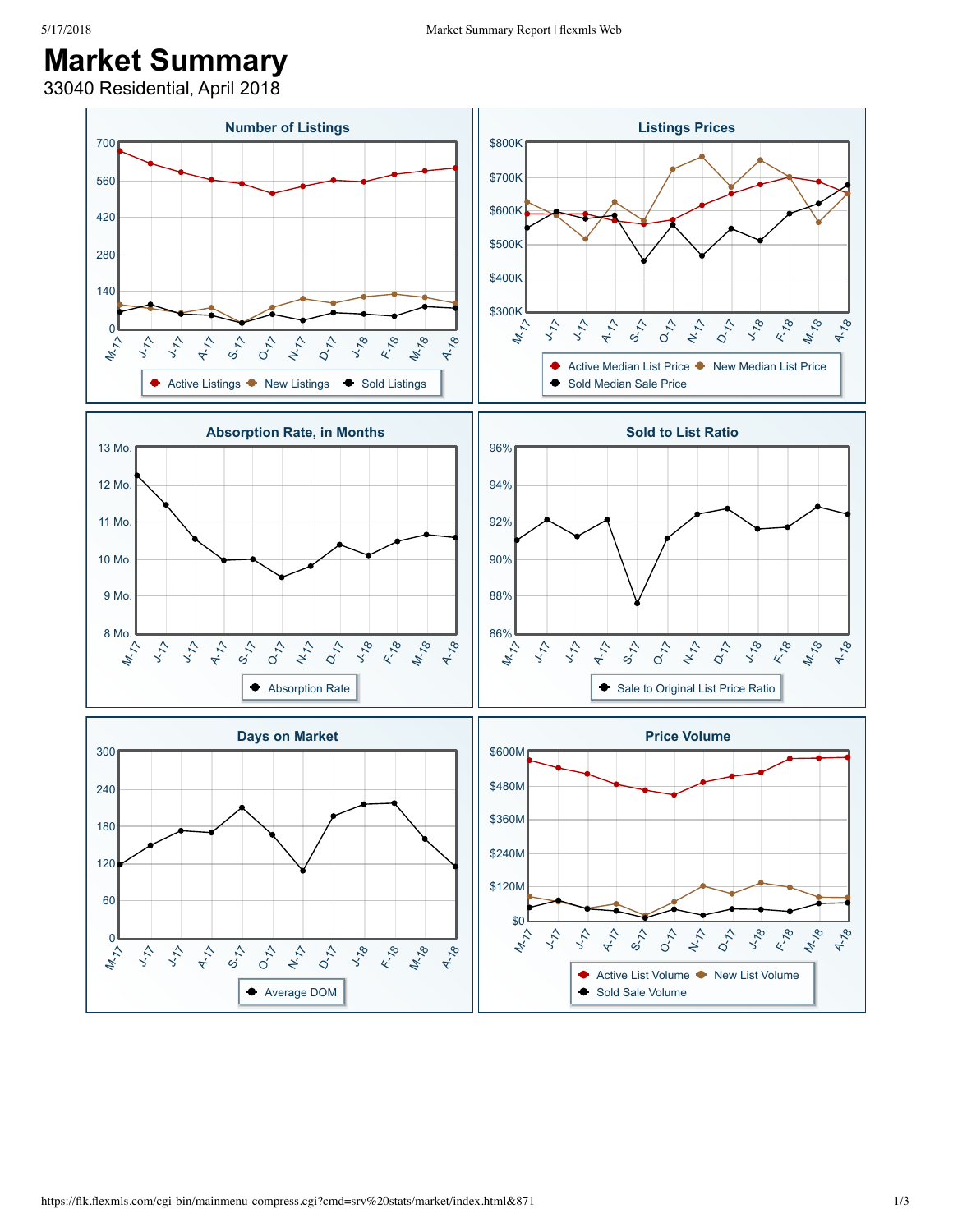| <b>Summary Statistics</b> |           |           |          |                 |                 |          |
|---------------------------|-----------|-----------|----------|-----------------|-----------------|----------|
|                           | Apr-18    | Apr-17    | $%$ Chq  | <b>2018 YTD</b> | <b>2017 YTD</b> | $%$ Chg  |
| Absorption Rate           | 10.57     | 12.69     | $-16.71$ | 10.45           | 12.18           | $-14.20$ |
| Average List Price        | \$958.676 | \$840.586 | 14.05    | \$916,350       | \$814.967       | 12.44    |
| l Median List Price       | \$650,000 | \$599.900 | 8.35     | \$665,000       | \$588.750       | 12.95    |
| Average Sale Price        | \$815,690 | \$700.537 | 16.44    | \$742.851       | \$738.022       | 0.65     |
| Median Sale Price         | \$675,000 | \$590,000 | 14.41    | \$601.000       | \$551,000       | 9.07     |
| Average DOM               | 114       | 155       | $-26.45$ | 168             | 131             | 28.24    |
| Median DOM                | 60        | 71        | $-15.49$ | 66              | 62              | 6.45     |

| <b>Sold Listings</b> |                                          |                         |          |                |                         |                   | <b>Pending Listings</b> |                |                         |          |                     |                |          |
|----------------------|------------------------------------------|-------------------------|----------|----------------|-------------------------|-------------------|-------------------------|----------------|-------------------------|----------|---------------------|----------------|----------|
|                      | <b>This Month</b><br><b>Year to Date</b> |                         |          |                |                         | <b>This Month</b> |                         |                |                         |          | <b>Year to Date</b> |                |          |
|                      | 2018                                     | 2017                    | % Chg    | 2018           | 2017                    | % Chg             |                         | 2018           | 2017                    | % Chg    | 2018                | 2017           | % Chg    |
| 0-99,999             | 2                                        | 6                       | $-66.7$  | 13             | 8                       | 62.5              | 0-99,999                | 4              | 4                       | 0.0      | 13                  | 14             | $-7.1$   |
| 100,000-149,999      | 1                                        | $\overline{2}$          | $-50.0$  | 3              | $\overline{c}$          | 50.0              | 100,000-149,999         | 1              | $\mathbf 0$             | N/A      | 2                   | 2              | 0.0      |
| 150,000-199,999      | 2                                        | 3                       | $-33.3$  | 7              | 3                       | 133.3             | 150,000-199,999         | 2              | 0                       | N/A      | 6                   | 2              | 200.0    |
| 200,000-249,999      | 1                                        | $\overline{2}$          | $-50.0$  | 6              | 5                       | 20.0              | 200,000-249,999         | 0              | $\mathbf{1}$            | $-100.0$ | 6                   | 4              | 50.0     |
| 250,000-299,999      | 3                                        | $\mathbf 0$             | N/A      | $\overline{7}$ | $\overline{7}$          | 0.0               | 250,000-299,999         | 3              | $\mathbf{1}$            | 200.0    | 9                   | 11             | $-18.2$  |
| 300,000-349,999      | 2                                        | 5                       | $-60.0$  | 8              | 12                      | $-33.3$           | 300,000-349,999         | 1              | 1                       | 0.0      | 7                   | 9              | $-22.2$  |
| 350,000-399,999      | 6                                        | 6                       | 0.0      | 21             | 20                      | 5.0               | 350,000-399,999         | 4              | 6                       | -33.3    | 20                  | 27             | $-25.9$  |
| 400,000-449,999      | 2                                        | $\overline{\mathbf{4}}$ | -50.0    | 13             | 15                      | $-13.3$           | 400,000-449,999         | 3              | $\overline{2}$          | 50.0     | 12                  | 11             | 9.1      |
| 450,000-499,999      | 5                                        | 3                       | 66.7     | 24             | 19                      | 26.3              | 450,000-499,999         | 9              | 6                       | 50.0     | 22                  | 23             | $-4.3$   |
| 500,000-549,999      | 4                                        | $\overline{4}$          | 0.0      | 18             | 22                      | $-18.2$           | 500,000-549,999         | 0              | 4                       | $-100.0$ | 10                  | 17             | $-41.2$  |
| 550,000-599,999      | 6                                        | 4                       | 50.0     | 10             | 13                      | $-23.1$           | 550,000-599,999         | $\overline{2}$ | 5                       | $-60.0$  | 14                  | 23             | $-39.1$  |
| 600,000-649,999      | 1                                        | 9                       | $-88.9$  | 13             | 19                      | $-31.6$           | 600,000-649,999         | $\overline{2}$ | 6                       | -66.7    | 10                  | 17             | $-41.2$  |
| 650,000-699,999      | 8                                        | 3                       | 166.7    | 12             | 10                      | 20.0              | 650,000-699,999         | 6              | $\overline{\mathbf{4}}$ | 50.0     | 16                  | 14             | 14.3     |
| 700,000-749,999      | $\overline{2}$                           | 4                       | $-50.0$  | 14             | 9                       | 55.6              | 700,000-749,999         | 0              | 6                       | $-100.0$ | 3                   | 11             | $-72.7$  |
| 750,000-799,999      | 3                                        | $\overline{2}$          | 50.0     | 9              | 9                       | 0.0               | 750,000-799,999         | 2              | $\mathbf{1}$            | 100.0    | 16                  | 9              | 77.8     |
| 800,000-849,999      | 4                                        | 0                       | N/A      | 7              | $\overline{2}$          | 250.0             | 800,000-849,999         | 2              | $\mathbf{1}$            | 100.0    | 8                   | 3              | 166.7    |
| 850,000-899,999      | $\overline{\mathbf{c}}$                  | $\mathbf{1}$            | 100.0    | 10             | $\overline{7}$          | 42.9              | 850,000-899,999         | 3              | $\Omega$                | N/A      | 10                  | $\overline{7}$ | 42.9     |
| 900,000-949,999      | 0                                        | 0                       | 0.0      | 6              | 4                       | 50.0              | 900,000-949,999         | 2              | $\mathbf 0$             | N/A      | 5                   | 4              | 25.0     |
| 950,000-999,999      | $\overline{2}$                           | $\mathbf{1}$            | 100.0    | 7              | 4                       | 75.0              | 950,000-999,999         | 2              | 3                       | $-33.3$  | 11                  | 4              | 175.0    |
| 1,000,000-1,099,999  | 3                                        | $\mathbf 0$             | N/A      | 7              | 4                       | 75.0              | 1,000,000-1,099,999     | 0              | 3                       | $-100.0$ | 3                   | $\overline{7}$ | $-57.1$  |
| 1,100,000-1,199,999  | 4                                        | $\mathbf{1}$            | 300.0    | 9              | 6                       | 50.0              | 1,100,000-1,199,999     | 0              | $\overline{c}$          | $-100.0$ | 9                   | 4              | 125.0    |
| 1,200,000-1,299,999  | $\overline{2}$                           | $\overline{7}$          | $-71.4$  | $\overline{7}$ | 10                      | $-30.0$           | 1,200,000-1,299,999     | 2              | $\overline{\mathbf{4}}$ | $-50.0$  | 9                   | 12             | $-25.0$  |
| 1,300,000-1,399,999  | 2                                        | $\mathbf 0$             | N/A      | 5              | 3                       | 66.7              | 1,300,000-1,399,999     | 1              | $\mathbf{1}$            | 0.0      | 2                   | 6              | $-66.7$  |
| 1,400,000-1,499,999  | 1                                        | 3                       | $-66.7$  | 2              | 3                       | $-33.3$           | 1,400,000-1,499,999     | 0              | $\mathbf{1}$            | $-100.0$ | 4                   | 4              | 0.0      |
| 1,500,000-1,599,999  | 1                                        | $\overline{c}$          | $-50.0$  | 1              | $\overline{c}$          | $-50.0$           | 1,500,000-1,599,999     | 1              | $\overline{2}$          | $-50.0$  | 5                   | 3              | 66.7     |
| 1,600,000-1,699,999  | 1                                        | $\mathbf{1}$            | 0.0      | 3              | $\overline{\mathbf{4}}$ | $-25.0$           | 1,600,000-1,699,999     | 1              | 5                       | $-80.0$  | 3                   | 6              | $-50.0$  |
| 1,700,000-1,799,999  | $\mathbf 0$                              | 0                       | 0.0      | 5              | 1                       | 400.0             | 1,700,000-1,799,999     | 0              | $\mathbf 0$             | 0.0      | 4                   | 2              | 100.0    |
| 1,800,000-1,899,999  | $\overline{2}$                           | $\mathbf{1}$            | 100.0    | 5              | 1                       | 400.0             | 1,800,000-1,899,999     | 0              | $\overline{2}$          | $-100.0$ | 2                   | 3              | $-33.3$  |
| 1,900,000-1,999,999  | 1                                        | 0                       | N/A      | 1              | 0                       | N/A               | 1,900,000-1,999,999     | 1              | 0                       | N/A      | 2                   | 1              | 100.0    |
| 2,000,000-2,249,999  | $\overline{2}$                           | $\overline{2}$          | 0.0      | $\overline{2}$ | $\overline{2}$          | 0.0               | 2,000,000-2,249,999     | 0              | $\mathbf{1}$            | $-100.0$ | 4                   | $\mathbf{1}$   | 300.0    |
| 2,250,000-2,499,999  | 1                                        | 0                       | N/A      | 4              | 0                       | N/A               | 2,250,000-2,499,999     | 0              | $\overline{2}$          | $-100.0$ | 5                   | 2              | 150.0    |
| 2,500,000-2,749,999  | 0                                        | $\mathbf{1}$            | $-100.0$ | 0              | $\overline{2}$          | $-100.0$          | 2,500,000-2,749,999     | 0              | $\mathbf 0$             | 0.0      | 0                   | 2              | $-100.0$ |
| 2,750,000-2,999,999  | 0                                        | 0                       | 0.0      | 0              | 1                       | $-100.0$          | 2,750,000-2,999,999     | 0              | 0                       | 0.0      | 0                   | 1              | $-100.0$ |
| 3,000,000-3,249,999  | $\mathbf{1}$                             | 0                       | N/A      | $\overline{2}$ | 0                       | N/A               | 3,000,000-3,249,999     | 0              | $\mathbf 0$             | 0.0      | 0                   | 0              | 0.0      |
| 3,250,000-3,499,999  | 0                                        | $\mathbf 0$             | 0.0      | 0              | $\mathbf{1}$            | $-100.0$          | 3,250,000-3,499,999     | 1              | 0                       | N/A      | 2                   | 0              | N/A      |
| 3,500,000-3,749,999  | 0                                        | $\mathbf 0$             | 0.0      | 0              | 0                       | 0.0               | 3,500,000-3,749,999     | 0              | 0                       | 0.0      | 1                   | 0              | N/A      |
| 3,750,000-3,999,999  | 0                                        | $\mathbf 0$             | 0.0      | 0              | 0                       | 0.0               | 3,750,000-3,999,999     | 0              | $\mathbf{1}$            | $-100.0$ | 0                   | 1              | $-100.0$ |
| 4,000,000-4,249,999  | 0                                        | 0                       | 0.0      | 0              | 0                       | 0.0               | 4,000,000-4,249,999     | 0              | 0                       | 0.0      | 0                   | 0              | 0.0      |
| 4,250,000-4,499,999  | $\Omega$                                 | $\mathbf 0$             | 0.0      | 0              | 0                       | 0.0               | 4,250,000-4,499,999     | 0              | $\mathbf 0$             | 0.0      | 0                   | 1              | $-100.0$ |
| 4,500,000-4,749,999  | 0                                        | $\mathbf 0$             | 0.0      | 0              | 1                       | $-100.0$          | 4,500,000-4,749,999     | 0              | 0                       | 0.0      | 0                   | 0              | 0.0      |
| 4,750,000-4,999,999  | 0                                        | 0                       | 0.0      | 0              | 0                       | 0.0               | 4,750,000-4,999,999     | 0              | 0                       | 0.0      | 0                   | 0              | 0.0      |
| 5,000,000+           | 0                                        | $\mathbf 0$             | 0.0      | 1              | $\overline{c}$          | $-50.0$           | 5,000,000+              | 0              | $\mathbf 0$             | 0.0      | 1                   | 1              | 0.0      |
| Totals               | 77                                       | 77                      | 0.0      | 262            | 233                     | 12.4              | <b>Totals</b>           | 55             | 75                      | $-26.7$  | 256                 | 269            | $-4.8$   |